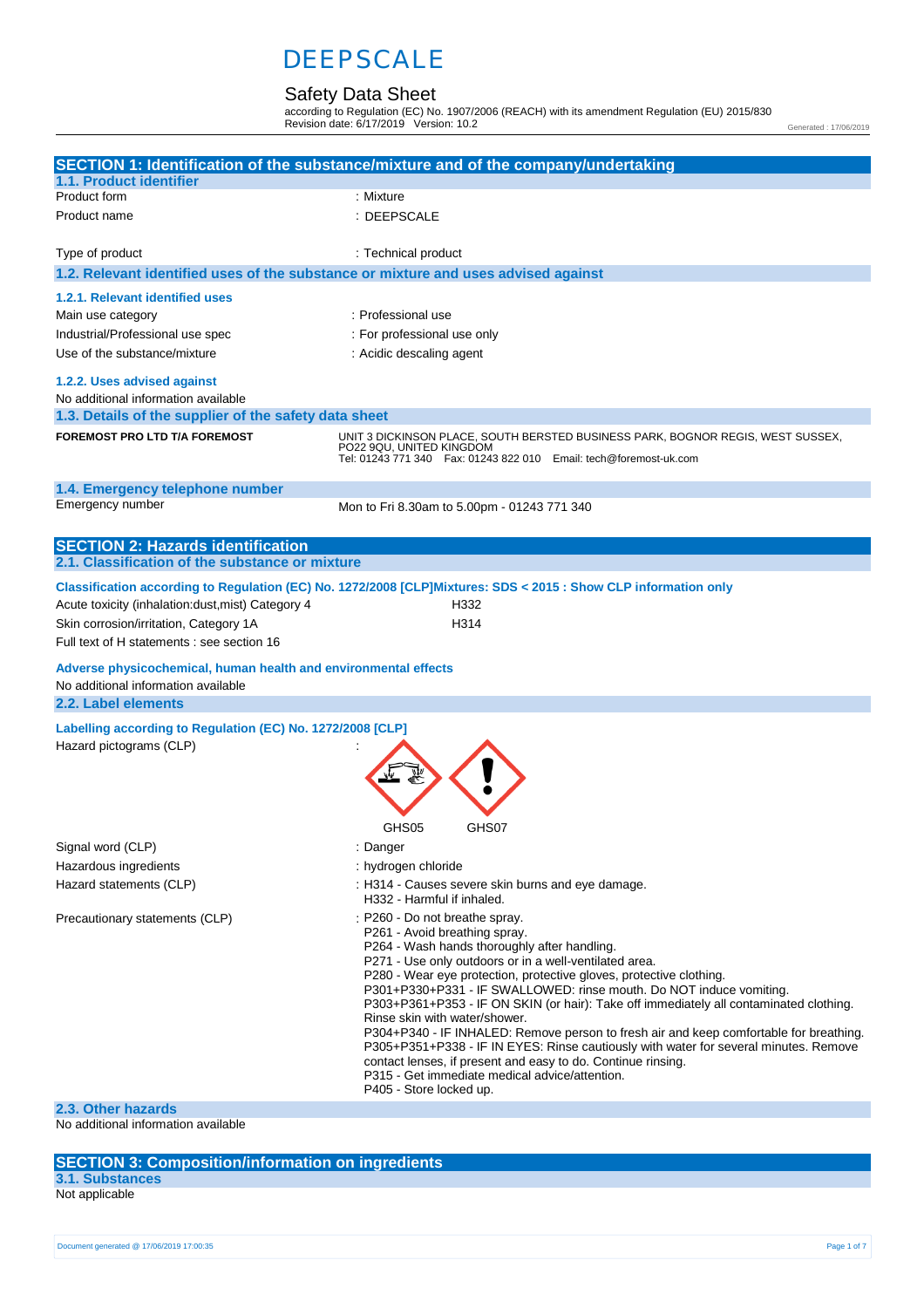### Safety Data Sheet

according to Regulation (EC) No. 1907/2006 (REACH) with its amendment Regulation (EU) 2015/830

#### **3.2. Mixtures**

| <b>Name</b>        | <b>Product identifier</b>                                                | $\frac{9}{6}$ | <b>Classification according</b><br>to Directive 67/548/EEC | <b>Classification</b><br>according to<br><b>Regulation (EC) No.</b><br>1272/2008 [CLP] |
|--------------------|--------------------------------------------------------------------------|---------------|------------------------------------------------------------|----------------------------------------------------------------------------------------|
| hydrogen chloride  | (CAS-No.) 7647-01-0<br>(EC-No.) 231-595-7<br>(EC Index-No.) 017-002-00-2 | $15 - 30$     | T: R23<br>C: R35                                           | Press, Gas<br>Acute Tox. 3 (Inhalation),<br>H <sub>331</sub><br>Skin Corr. 1A, H314    |
| Alcohol Alkoxylate | (CAS-No.) 166736-08-9                                                    | $1 - 5$       | Xn; R22<br>Xi: R41                                         | Acute Tox. 4 (Oral), H302<br>Eye Dam. 1, H318                                          |

Full text of R- and H-statements: see section 16

| <b>SECTION 4: First aid measures</b>                                                                           |                                                                                                                                       |
|----------------------------------------------------------------------------------------------------------------|---------------------------------------------------------------------------------------------------------------------------------------|
| 4.1. Description of first aid measures                                                                         |                                                                                                                                       |
| First-aid measures general                                                                                     | : Get medical advice/attention if you feel unwell.                                                                                    |
| First-aid measures after inhalation                                                                            | : Remove person to fresh air and keep comfortable for breathing.                                                                      |
| First-aid measures after skin contact                                                                          | : Wash with plenty of water/ Take off immediately all contaminated clothing and wash it<br>before reuse.                              |
| First-aid measures after eye contact                                                                           | : Immediately rinse with water for a prolonged period while holding the eyelids wide open.<br>Get immediate medical advice/attention. |
| First-aid measures after ingestion                                                                             | : Do NOT induce vomiting. Rinse mouth. Drink plenty of water. Get medical advice/attention.                                           |
| 4.2. Most important symptoms and effects, both acute and delayed                                               |                                                                                                                                       |
| Symptoms/effects after inhalation                                                                              | : May cause respiratory irritation.                                                                                                   |
| Symptoms/effects after skin contact                                                                            | : Burns.                                                                                                                              |
| Symptoms/effects after eye contact                                                                             | : Causes serious eye damage.                                                                                                          |
| Symptoms/effects after ingestion                                                                               | :Burns.                                                                                                                               |
| 4.3. Indication of any immediate medical attention and special treatment needed                                |                                                                                                                                       |
| Treat symptomatically.                                                                                         |                                                                                                                                       |
|                                                                                                                |                                                                                                                                       |
| <b>SECTION 5: Firefighting measures</b>                                                                        |                                                                                                                                       |
| 5.1. Extinguishing media<br>Suitable extinguishing media                                                       | : Carbon dioxide. Dry powder. Foam.                                                                                                   |
|                                                                                                                |                                                                                                                                       |
| 5.2. Special hazards arising from the substance or mixture<br>Hazardous decomposition products in case of fire | : Corrosive vapours.                                                                                                                  |
|                                                                                                                |                                                                                                                                       |
| 5.3. Advice for firefighters<br>No additional information available                                            |                                                                                                                                       |
|                                                                                                                |                                                                                                                                       |
| <b>SECTION 6: Accidental release measures</b>                                                                  |                                                                                                                                       |
| 6.1. Personal precautions, protective equipment and emergency procedures                                       |                                                                                                                                       |
| 6.1.1. For non-emergency personnel                                                                             |                                                                                                                                       |
| <b>Emergency procedures</b>                                                                                    | : Evacuate unnecessary personnel.                                                                                                     |
|                                                                                                                |                                                                                                                                       |
| 6.1.2. For emergency responders                                                                                |                                                                                                                                       |
| Protective equipment                                                                                           | : Use personal protective equipment as required.                                                                                      |
| <b>6.2. Environmental precautions</b>                                                                          |                                                                                                                                       |
| Avoid release to the environment.                                                                              |                                                                                                                                       |
| 6.3. Methods and material for containment and cleaning up                                                      |                                                                                                                                       |
| For containment                                                                                                | : Collect spillage.                                                                                                                   |
| Methods for cleaning up                                                                                        | : Soak up spills with inert solids, such as clay or diatomaceous earth as soon as possible.                                           |
| 6.4. Reference to other sections                                                                               |                                                                                                                                       |
|                                                                                                                | For further information refer to section 8: "Exposure controls/personal protection". For further information refer to section 13.     |
| <b>SECTION 7: Handling and storage</b>                                                                         |                                                                                                                                       |
| 7.1. Precautions for safe handling                                                                             |                                                                                                                                       |
| Precautions for safe handling                                                                                  | : Avoid contact with skin and eyes.                                                                                                   |
| Hygiene measures                                                                                               | : Do not eat, drink or smoke when using this product.                                                                                 |
| 7.2. Conditions for safe storage, including any incompatibilities                                              |                                                                                                                                       |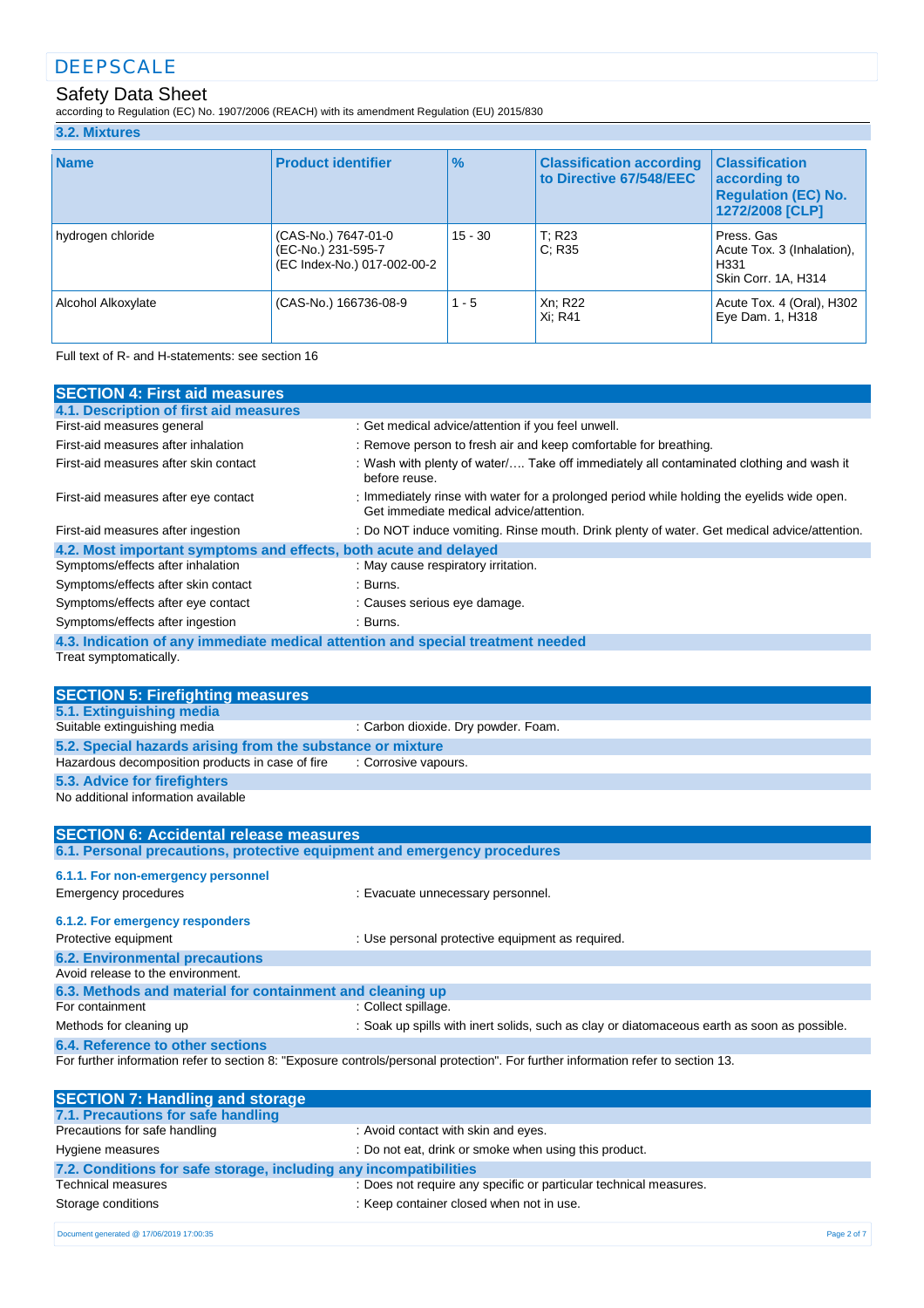# **.** DEEPSCALE Safety Data Sheet

according to Regulation (EC) No. 1907/2006 (REACH) with its amendment Regulation (EU) 2015/830

Incompatible products : Strong bases. Oxidizing agent.

Incompatible materials **incompatible** materials

Special rules on packaging **interpretate in the Container** : Keep only in original container.

**7.3. Specific end use(s)**

No additional information available

### **SECTION 8: Exposure controls/personal protection 8.1. Control parameters** No additional information available **8.2. Exposure controls Materials for protective clothing:** Safety boots. PICM008 **Hand protection:** Protective gloves **Eye protection:** Safety glasses **Skin and body protection:** Wear suitable protective clothing **Respiratory protection:** Not required for normal conditions of use

**Personal protective equipment symbol(s):**



| 9.1. Information on basic physical and chemical properties<br>Physical state<br>: Liquid<br>: Mobile liquid.<br>Appearance<br>Colour<br>$:$ red.<br>Odour<br>: acidic.<br>Odour threshold<br>: No data available<br>pH<br>: 1<br>: No data available<br>Relative evaporation rate (butylacetate=1)<br>Melting point<br>: No data available<br>Freezing point<br>: No data available<br>: No data available<br>Boiling point<br>Flash point<br>: No data available |
|-------------------------------------------------------------------------------------------------------------------------------------------------------------------------------------------------------------------------------------------------------------------------------------------------------------------------------------------------------------------------------------------------------------------------------------------------------------------|
|                                                                                                                                                                                                                                                                                                                                                                                                                                                                   |
|                                                                                                                                                                                                                                                                                                                                                                                                                                                                   |
|                                                                                                                                                                                                                                                                                                                                                                                                                                                                   |
|                                                                                                                                                                                                                                                                                                                                                                                                                                                                   |
|                                                                                                                                                                                                                                                                                                                                                                                                                                                                   |
|                                                                                                                                                                                                                                                                                                                                                                                                                                                                   |
|                                                                                                                                                                                                                                                                                                                                                                                                                                                                   |
|                                                                                                                                                                                                                                                                                                                                                                                                                                                                   |
|                                                                                                                                                                                                                                                                                                                                                                                                                                                                   |
|                                                                                                                                                                                                                                                                                                                                                                                                                                                                   |
|                                                                                                                                                                                                                                                                                                                                                                                                                                                                   |
|                                                                                                                                                                                                                                                                                                                                                                                                                                                                   |
| : No data available<br>Auto-ignition temperature                                                                                                                                                                                                                                                                                                                                                                                                                  |
| : No data available<br>Decomposition temperature                                                                                                                                                                                                                                                                                                                                                                                                                  |
| Flammability (solid, gas)<br>: No data available                                                                                                                                                                                                                                                                                                                                                                                                                  |
| : No data available<br>Vapour pressure                                                                                                                                                                                                                                                                                                                                                                                                                            |
| Relative vapour density at 20 °C<br>: No data available                                                                                                                                                                                                                                                                                                                                                                                                           |
| Relative density<br>: 1.09                                                                                                                                                                                                                                                                                                                                                                                                                                        |
| : No data available<br>Solubility                                                                                                                                                                                                                                                                                                                                                                                                                                 |
| Log Pow<br>: No data available                                                                                                                                                                                                                                                                                                                                                                                                                                    |
| : No data available<br>Viscosity, kinematic                                                                                                                                                                                                                                                                                                                                                                                                                       |
| Viscosity, dynamic<br>: No data available                                                                                                                                                                                                                                                                                                                                                                                                                         |
| Explosive properties<br>: No data available                                                                                                                                                                                                                                                                                                                                                                                                                       |
| : No data available<br>Oxidising properties                                                                                                                                                                                                                                                                                                                                                                                                                       |
| <b>Explosive limits</b><br>: No data available                                                                                                                                                                                                                                                                                                                                                                                                                    |
| 9.2. Other information                                                                                                                                                                                                                                                                                                                                                                                                                                            |
| No additional information available                                                                                                                                                                                                                                                                                                                                                                                                                               |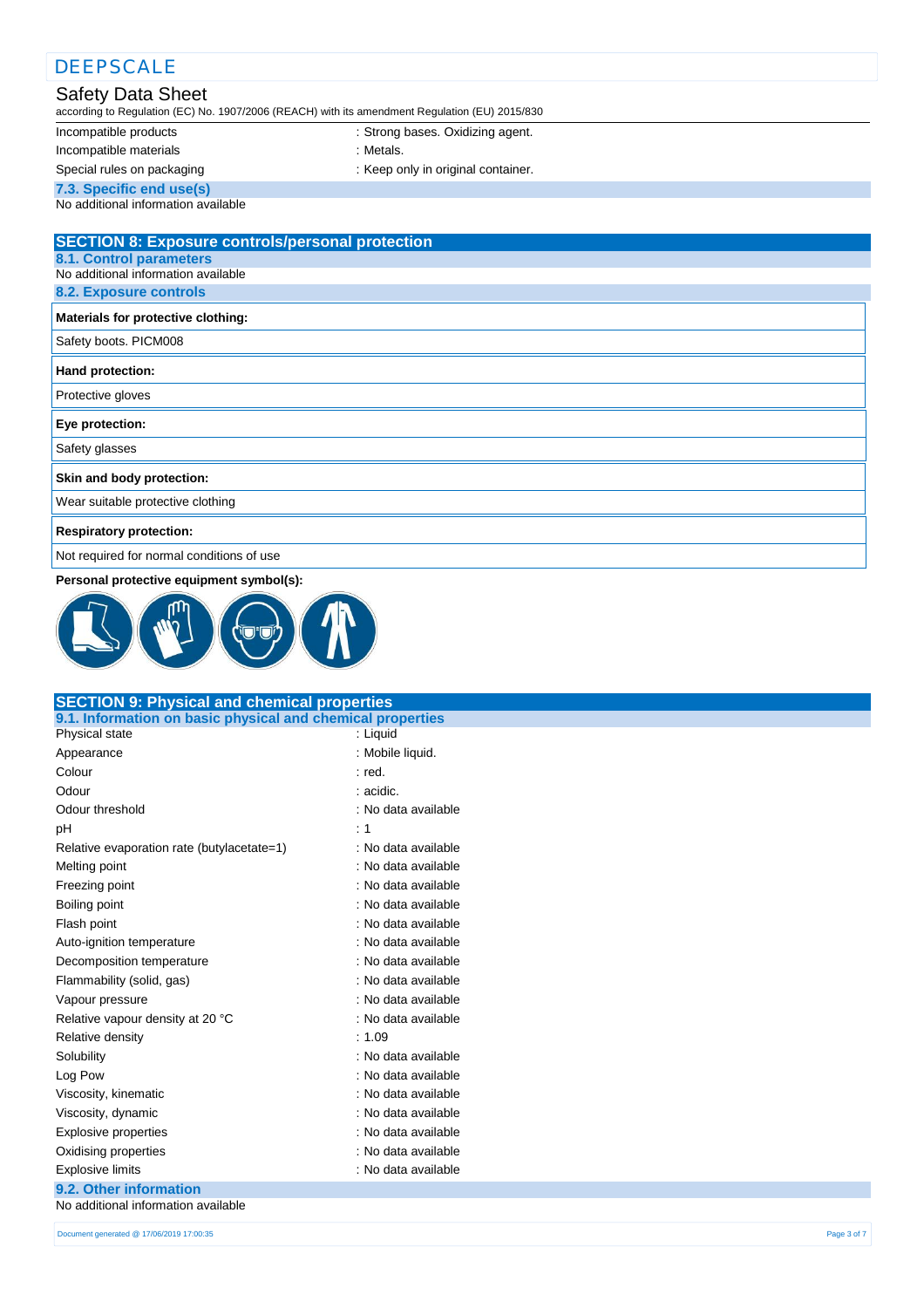### Safety Data Sheet

according to Regulation (EC) No. 1907/2006 (REACH) with its amendment Regulation (EU) 2015/830

| <b>SECTION 10: Stability and reactivity</b> |
|---------------------------------------------|
| <b>10.1. Reactivity</b>                     |
| No additional information available         |
| <b>10.2. Chemical stability</b>             |
| Stable under normal conditions.             |
| 10.3. Possibility of hazardous reactions    |
| No additional information available         |
| 10.4. Conditions to avoid                   |
| No additional information available         |
| 10.5. Incompatible materials                |
| metals.                                     |
| 10.6. Hazardous decomposition products      |
|                                             |

No additional information available

| <b>SECTION 11: Toxicological information</b> |                                               |
|----------------------------------------------|-----------------------------------------------|
| 11.1. Information on toxicological effects   |                                               |
| Acute toxicity (oral)                        | : Not classified                              |
| Acute toxicity (dermal)                      | : Not classified                              |
| Acute toxicity (inhalation)                  | : Inhalation: dust, mist: Harmful if inhaled. |
| ATE CLP (dust, mist)                         | $2.601$ mg/l/4h                               |
| Skin corrosion/irritation                    | : Causes severe skin burns and eye damage.    |
|                                              | pH: 1                                         |
| Serious eye damage/irritation                | : Serious eye damage, category 1, implicit    |
|                                              | pH: 1                                         |
| Respiratory or skin sensitisation            | : Not classified                              |
| Germ cell mutagenicity                       | : Not classified                              |
| Carcinogenicity                              | : Not classified                              |
| Reproductive toxicity                        | : Not classified                              |
| STOT-single exposure                         | : Not classified                              |
| STOT-repeated exposure                       | : Not classified                              |
| Aspiration hazard                            | : Not classified                              |

| <b>SECTION 12: Ecological information</b>                                  |                   |
|----------------------------------------------------------------------------|-------------------|
| 12.1. Toxicity                                                             |                   |
| Acute aquatic toxicity                                                     | : Not classified  |
| Chronic aquatic toxicity                                                   | : Not classified  |
| Alcohol Alkoxylate (166736-08-9)                                           |                   |
| LC50 fish 1                                                                | $> 10 - 100$ mg/l |
| EC50 Daphnia 1                                                             | $> 10 - 100$ mg/l |
| ErC50 (other aquatic plants)                                               | $> 10 - 100$ mg/l |
| 12.2. Persistence and degradability<br>No additional information available |                   |
| 12.3. Bioaccumulative potential<br>No additional information available     |                   |
|                                                                            |                   |
| 12.4. Mobility in soil<br>No additional information available              |                   |
| 12.5. Results of PBT and vPvB assessment                                   |                   |
| No additional information available                                        |                   |
| 12.6. Other adverse effects                                                |                   |
| No additional information available                                        |                   |
| <b>SECTION 13: Disposal considerations</b>                                 |                   |
| 13.1. Waste treatment methods                                              |                   |
| No additional information available                                        |                   |

| <b>SECTION 14: Transport information</b>         |        |  |
|--------------------------------------------------|--------|--|
| In accordance with ADR / RID / IMDG / IATA / ADN |        |  |
| 14.1. UN number                                  |        |  |
| UN-No. (ADR)                                     | : 1789 |  |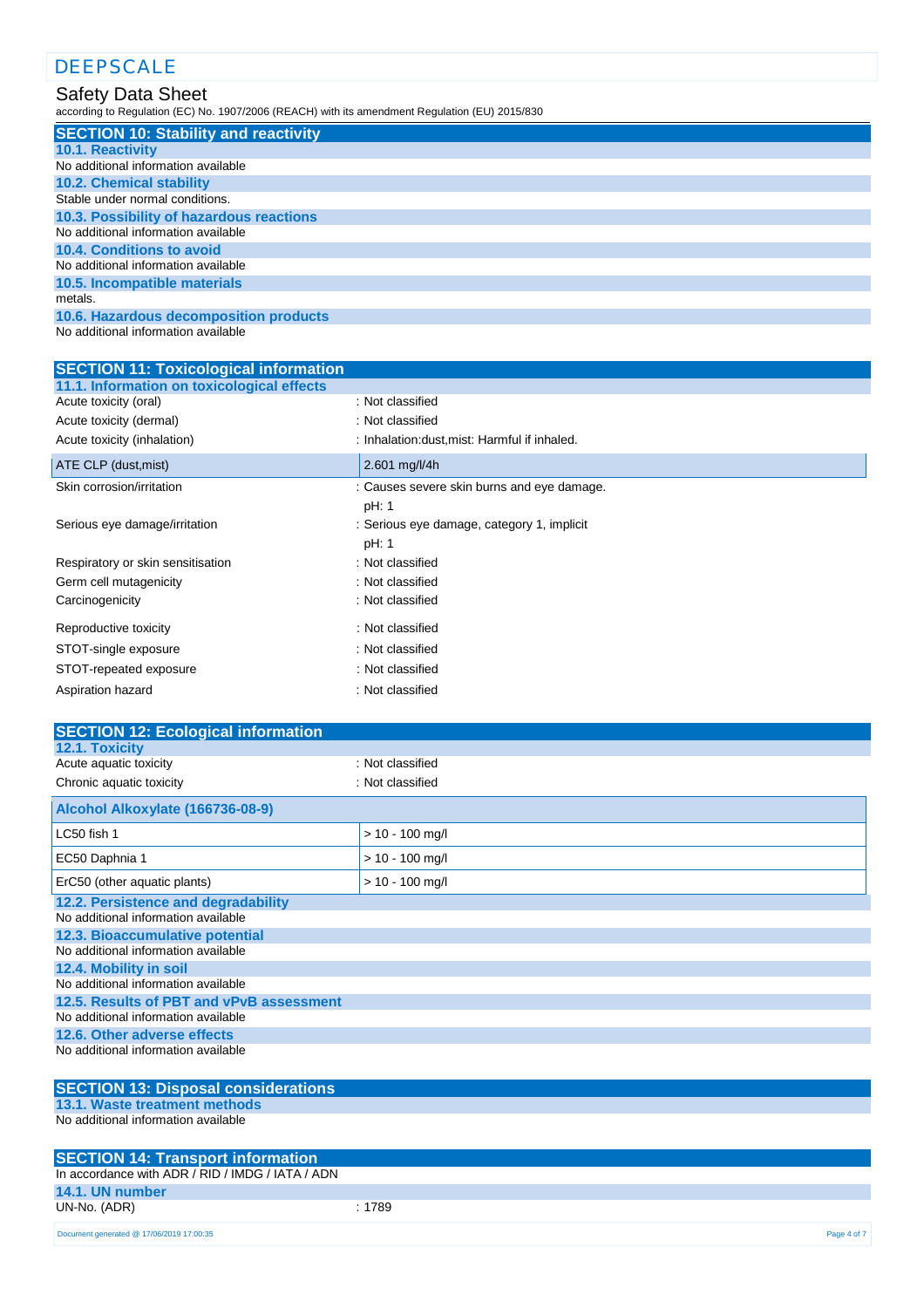| <b>DEEPSCALE</b>                                                                                                           |                                          |
|----------------------------------------------------------------------------------------------------------------------------|------------------------------------------|
| <b>Safety Data Sheet</b><br>according to Regulation (EC) No. 1907/2006 (REACH) with its amendment Regulation (EU) 2015/830 |                                          |
| UN-No. (IMDG)                                                                                                              | : 1789                                   |
| UN-No. (IATA)                                                                                                              | : 1789                                   |
| 14.2. UN proper shipping name                                                                                              |                                          |
| Proper Shipping Name (ADR)                                                                                                 | : HYDROCHLORIC ACID                      |
| Proper Shipping Name (IMDG)                                                                                                | : HYDROCHLORIC ACID                      |
| Proper Shipping Name (IATA)                                                                                                | : Hydrochloric acid                      |
| Transport document description (ADR)                                                                                       | : UN 1789 HYDROCHLORIC ACID, 8, II, (E)  |
| Transport document description (IMDG)                                                                                      | : UN 1789 HYDROCHLORIC ACID, 8, II       |
| Transport document description (IATA)                                                                                      | : UN 1789 Hydrochloric acid, 8, II       |
| 14.3. Transport hazard class(es)                                                                                           |                                          |
| <b>ADR</b>                                                                                                                 |                                          |
| Transport hazard class(es) (ADR)                                                                                           | $\therefore$ 8                           |
| Danger labels (ADR)                                                                                                        | $\therefore$ 8                           |
|                                                                                                                            |                                          |
| <b>IMDG</b>                                                                                                                |                                          |
| Transport hazard class(es) (IMDG)                                                                                          | $\therefore$ 8                           |
| Danger labels (IMDG)                                                                                                       | $\therefore 8$                           |
|                                                                                                                            |                                          |
| <b>IATA</b>                                                                                                                |                                          |
| Transport hazard class(es) (IATA)<br>Hazard labels (IATA)                                                                  | $\therefore$ 8<br>$\therefore$ 8         |
|                                                                                                                            |                                          |
| 14.4. Packing group<br>Packing group (ADR)                                                                                 | $\pm$ 11                                 |
| Packing group (IMDG)                                                                                                       | $\pm$ 11                                 |
| Packing group (IATA)                                                                                                       | $\pm$ 11                                 |
| <b>14.5. Environmental hazards</b>                                                                                         |                                          |
| Dangerous for the environment                                                                                              | : No                                     |
| Marine pollutant                                                                                                           | : No                                     |
| Other information                                                                                                          | : No supplementary information available |
| 14.6. Special precautions for user                                                                                         |                                          |
| <b>Overland transport</b>                                                                                                  |                                          |
| Classification code (ADR)                                                                                                  | : C1                                     |
| Special provisions (ADR)                                                                                                   | .520                                     |
| Limited quantities (ADR)                                                                                                   | : 11                                     |
| Excepted quantities (ADR)                                                                                                  | E2                                       |
| Packing instructions (ADR)                                                                                                 | : P001, IBC02                            |
| Mixed packing provisions (ADR)                                                                                             | : MP15                                   |
| Portable tank and bulk container instructions<br>(ADR)                                                                     | : T8                                     |
| Portable tank and bulk container special provisions<br>(ADR)                                                               | :TP2                                     |
| Tank code (ADR)                                                                                                            | : L4BN                                   |
| Vehicle for tank carriage                                                                                                  | : AT                                     |
| Transport category (ADR)                                                                                                   | $\div 2$                                 |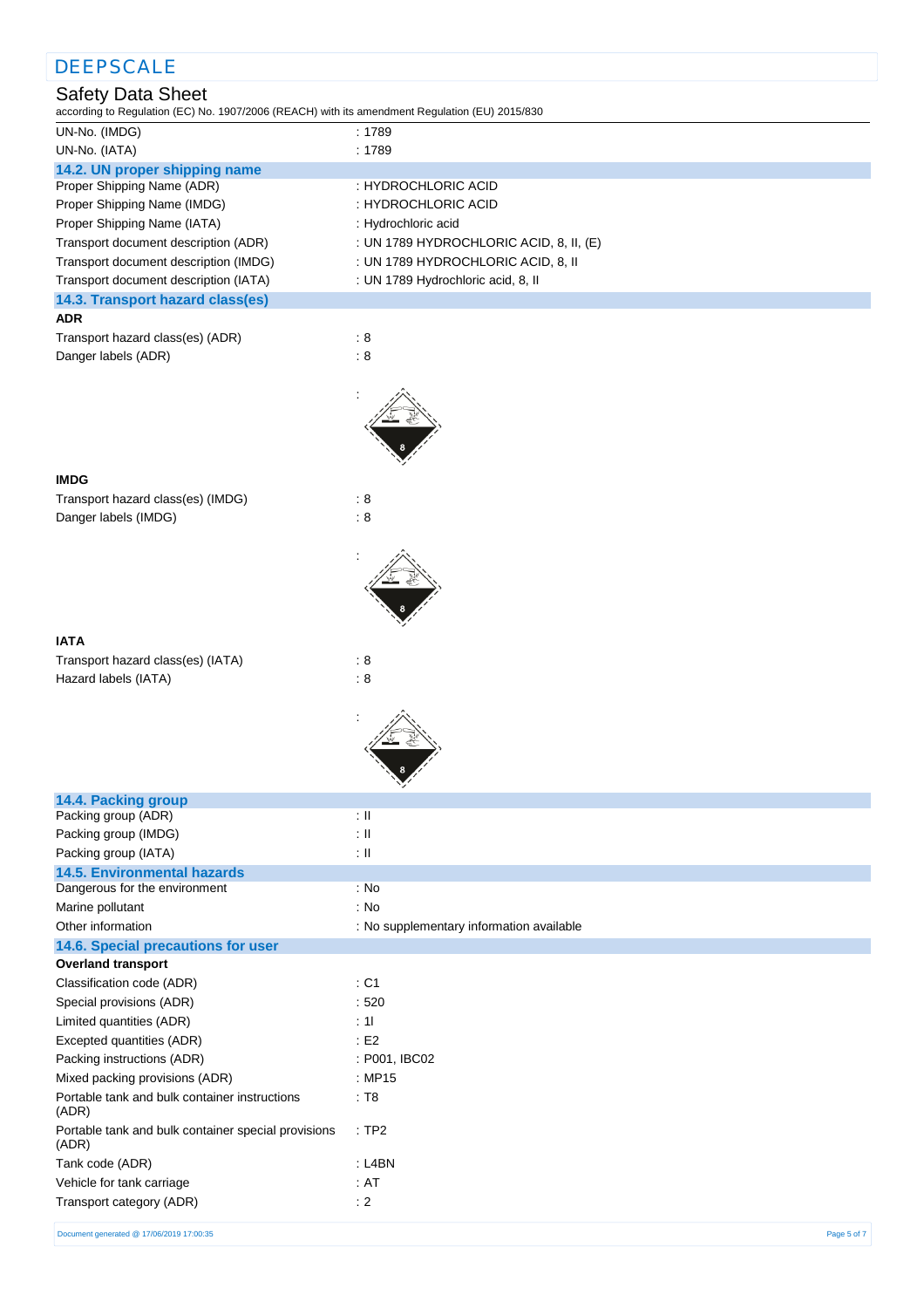### Safety Data Sheet

according to Regulation (EC) No. 1907/2006 (REACH) with its amendment Regulation (EU) 2015/830

Hazard identification number (Kemler No.) : 80 Orange plates in the set of the set of the set of the set of the set of the set of the set of the set of the set of the set of the set of the set of the set of the set of the set of the set of the set of the set of the set

|                                                                          | OU                |
|--------------------------------------------------------------------------|-------------------|
|                                                                          | 1789              |
| Tunnel restriction code (ADR)                                            | E                 |
| EAC code                                                                 | : 2R              |
|                                                                          |                   |
| <b>Transport by sea</b>                                                  |                   |
| Limited quantities (IMDG)                                                | : 1 L             |
| Excepted quantities (IMDG)                                               | E2                |
| Packing instructions (IMDG)                                              | : P001            |
| IBC packing instructions (IMDG)                                          | : IBC02           |
| IBC special provisions (IMDG)                                            | : B20             |
| Tank instructions (IMDG)                                                 | : T8              |
| Tank special provisions (IMDG)                                           | :TP2              |
| EmS-No. (Fire)                                                           | $F-A$             |
| EmS-No. (Spillage)                                                       | $: S-B$           |
| Stowage category (IMDG)                                                  | : C               |
| Air transport                                                            |                   |
| PCA Excepted quantities (IATA)                                           | E2                |
| PCA Limited quantities (IATA)                                            | : Y840            |
| PCA limited quantity max net quantity (IATA)                             | : 0.5L            |
| PCA packing instructions (IATA)                                          | :851              |
| PCA max net quantity (IATA)                                              | : 1L              |
| CAO packing instructions (IATA)                                          | :855              |
| CAO max net quantity (IATA)                                              | : 30L             |
| Special provisions (IATA)                                                | : A3              |
| ERG code (IATA)                                                          | : 8L              |
| 14.7. Transport in bulk according to Annex II of Marpol and the IBC Code |                   |
| <b>IBC</b> code                                                          | : Not applicable. |

 $\overline{\Omega}$ 

T,

**SECTION 15: Regulatory information**

**15.1. Safety, health and environmental regulations/legislation specific for the substance or mixture**

#### **15.1.1. EU-Regulations**

Contains no REACH substances with Annex XVII restrictions Contains no substance on the REACH candidate list Contains no REACH Annex XIV substances Directive 2012/18/EU (SEVESO III)

#### **15.1.2. National regulations**

No additional information available

### **15.2. Chemical safety assessment**

No additional information available

#### **SECTION 16: Other information**

| Full text of R-, H- and EUH-statements: |                                               |  |
|-----------------------------------------|-----------------------------------------------|--|
| Acute Tox. 3 (Inhalation)               | Acute toxicity (inhal.), Category 3           |  |
| Acute Tox. 4 (Oral)                     | Acute toxicity (oral), Category 4             |  |
| Eye Dam. 1                              | Serious eye damage/eye irritation, Category 1 |  |
| Press. Gas                              | Gases under pressure                          |  |
| Skin Corr. 1A                           | Skin corrosion/irritation, Category 1A        |  |
| H302                                    | Harmful if swallowed.                         |  |
| H314                                    | Causes severe skin burns and eye damage.      |  |
| H318                                    | Causes serious eye damage.                    |  |